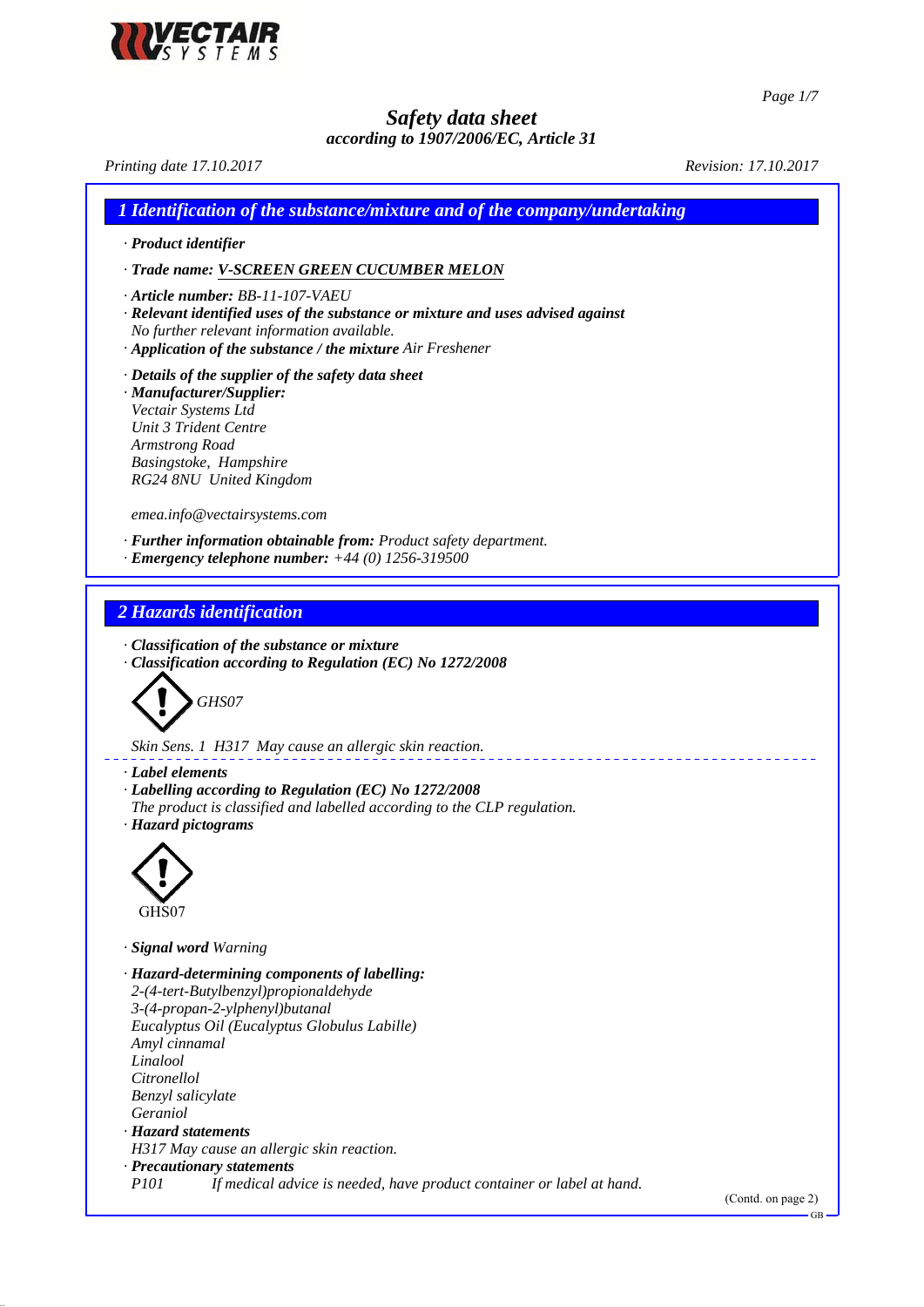*Printing date 17.10.2017 Revision: 17.10.2017*

(Contd. of page 1)

#### *Trade name: V-SCREEN GREEN CUCUMBER MELON*

| <i>P102</i> |  |  | Keep out of reach of children. |
|-------------|--|--|--------------------------------|

*P103 Read label before use.*

*P261 Avoid breathing dust/fume/gas/mist/vapours/spray.*

*P280 Wear protective gloves.*

*P302+P352 IF ON SKIN: Wash with plenty of water.*

*P321 Specific treatment (see on this label).*

*P333+P313 If skin irritation or rash occurs: Get medical advice/attention.*

*P501 Dispose of contents/container in accordance with local/regional/national/international regulations.*

*· Other hazards*

*· Results of PBT and vPvB assessment*

*· PBT: Not applicable.*

*· vPvB: Not applicable.*

#### *3 Composition/information on ingredients*

*· Chemical characterisation: Mixtures*

*· Description: Mixture of substances listed below with nonhazardous additions.*

| · Dangerous components: |                                                                                                                                                           |                                   |
|-------------------------|-----------------------------------------------------------------------------------------------------------------------------------------------------------|-----------------------------------|
| $CAS: 103-23-1$         | bis(2-ethylhexyl) adipate                                                                                                                                 | $2.5 - 10\%$                      |
| EINECS: 203-090-1       | Skin Irrit. 2, H315; Eye Irrit. 2, H319                                                                                                                   |                                   |
| CAS: 80-54-6            | 2-(4-tert-Butylbenzyl)propionaldehyde                                                                                                                     | $\geq1$ - $\leq2.5\%$             |
| EINECS: 201-289-8       | <b>D</b> Acute Tox. 4, H302; Skin Sens. 1, H317                                                                                                           |                                   |
| CAS: 120-51-4           | Benzyl benzoate                                                                                                                                           | $≥0.25-S2.5%$                     |
| EINECS: 204-402-9       | $\bigotimes$ Aquatic Chronic 2, H411; $\bigotimes$ Acute Tox. 4, H302                                                                                     |                                   |
| CAS: 103-95-7           | 3-(4-propan-2-ylphenyl)butanal                                                                                                                            | $\geq 0.25 - 51\%$                |
| EINECS: 203-161-7       | Aquatic Chronic 2, H411; $\circled{S}$ Skin Irrit. 2, H315; Skin Sens. 1, H317                                                                            |                                   |
| CAS: 68647-72-3         | <b>Orange Terpenes</b>                                                                                                                                    | $\geq 0.25 - 52.5\%$              |
| EINECS: 232-433-8       | $\circled{P}$ Flam. Liq. 3, H226; $\circled{P}$ Asp. Tox. 1, H304; $\circled{P}$ Aquatic Acute 1, H400;<br>Aquatic Chronic 1, H410; A Skin Irrit. 2, H315 |                                   |
| CAS: 8000-48-4          | Eucalyptus Oil (Eucalyptus Globulus Labille)                                                                                                              | $≥0.25-S1%$                       |
| EINECS: 283-406-2       | $\diamondsuit$ Flam. Liq. 3, H226; $\diamondsuit$ Asp. Tox. 1, H304; $\diamondsuit$ Aquatic Chronic 2,                                                    |                                   |
| $CAS: 122-40-7$         | Amyl cinnamal                                                                                                                                             | $≥0.1-S1%$                        |
| EINECS: 204-541-5       | Skin Sens. 1, H317                                                                                                                                        |                                   |
| CAS: 1222-05-5          | galaxolide                                                                                                                                                | $\geq 0.25 - 52.5\%$              |
| EINECS: 214-946-9       | Aquatic Acute 1, H400; Aquatic Chronic 1, H410                                                                                                            |                                   |
| CAS: 78-70-6            | Linalool                                                                                                                                                  | $\overline{\geq 0.1}$ - $\leq$ 1% |
| EINECS: 201-134-4       | $\circled{S}$ Skin Sens. 1, H317                                                                                                                          |                                   |
| CAS: 106-22-9           | Citronellol                                                                                                                                               | $≥0.1-S1%$                        |
| EINECS: 203-375-0       | Skin Sens. 1, H317                                                                                                                                        |                                   |
| $CAS: 118-58-1$         | Benzyl salicylate                                                                                                                                         | $≥0.1-S0.25%$                     |
| EINECS: 204-262-9       | $\bigotimes$ Aquatic Chronic 2, H411; $\bigotimes$ Skin Sens. 1, H317                                                                                     |                                   |
| $CAS: 106-24-1$         | Geraniol                                                                                                                                                  | $≥0.1-S1%$                        |
| EINECS: 203-377-1       | Skin Sens. 1, H317                                                                                                                                        |                                   |
|                         | Additional information: For the wording of the listed hazard phrases refer to section 16.                                                                 |                                   |

## *4 First aid measures*

*· Description of first aid measures*

*· After inhalation:*

*Supply fresh air and to be sure call for a doctor.*

*In case of unconsciousness place patient stably in side position for transportation.*

(Contd. on page 3)

GB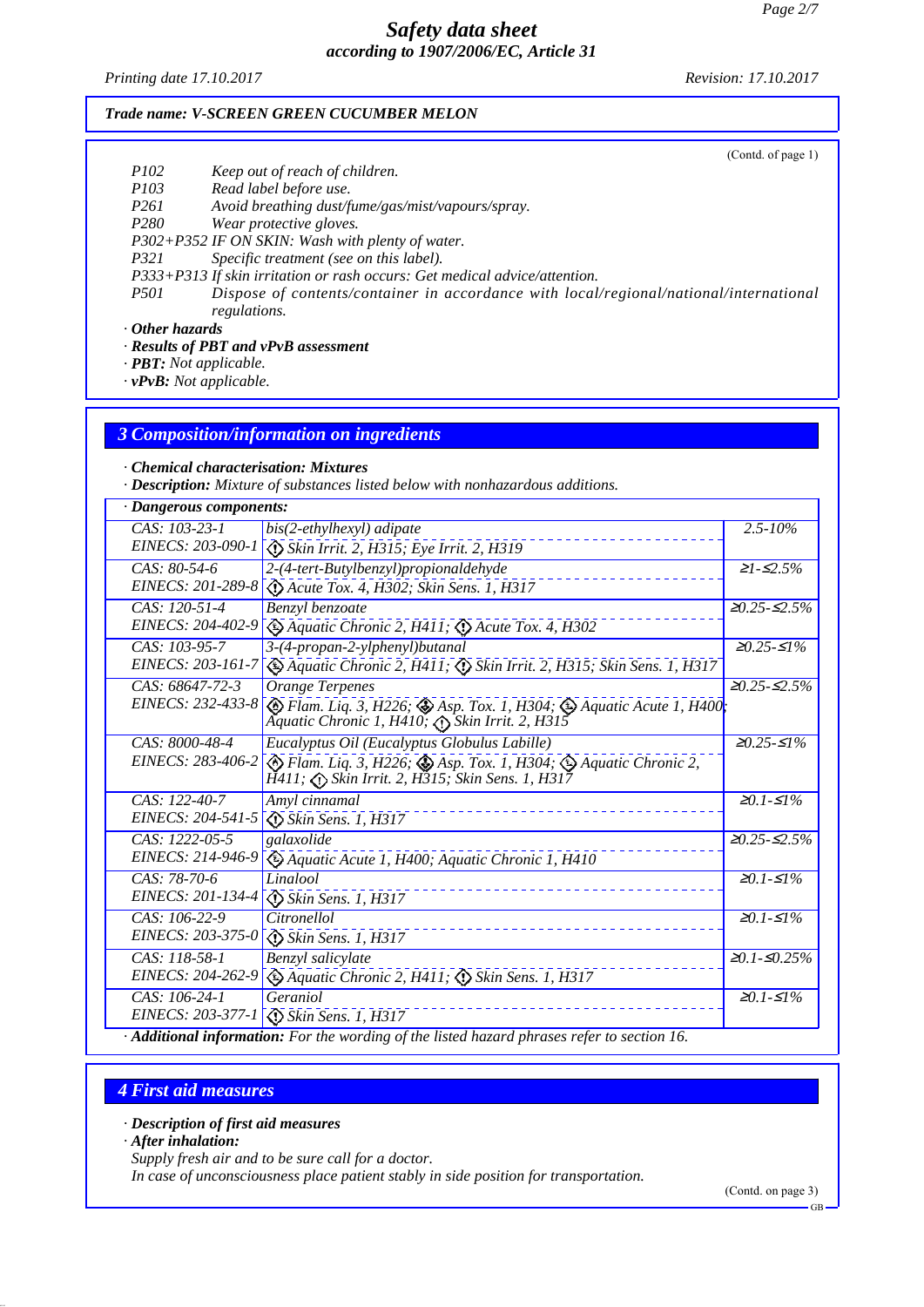*Printing date 17.10.2017 Revision: 17.10.2017*

(Contd. of page 2)

#### *Trade name: V-SCREEN GREEN CUCUMBER MELON*

- *· After skin contact: Immediately wash with water and soap and rinse thoroughly.*
- *· After eye contact: Rinse opened eye for several minutes under running water.*
- *· After swallowing: If symptoms persist consult doctor.*
- *· Information for doctor:*
- *· Most important symptoms and effects, both acute and delayed No further relevant information available.*
- *· Indication of any immediate medical attention and special treatment needed*
- *No further relevant information available.*

## *5 Firefighting measures*

- *· Extinguishing media*
- *· Suitable extinguishing agents: Use fire extinguishing methods suitable to surrounding conditions.*
- *· Special hazards arising from the substance or mixture No further relevant information available.*
- *· Advice for firefighters*
- *· Protective equipment: No special measures required.*

## *6 Accidental release measures*

- *· Personal precautions, protective equipment and emergency procedures Not required.*
- *· Environmental precautions: Do not allow to enter sewers/ surface or ground water.*
- *· Methods and material for containment and cleaning up: Pick up mechanically.*
- *· Reference to other sections*
- *See Section 7 for information on safe handling.*
- *See Section 8 for information on personal protection equipment.*

*See Section 13 for disposal information.*

## *7 Handling and storage*

- *· Handling:*
- *· Precautions for safe handling No special precautions are necessary if used correctly.*
- *· Information about fire and explosion protection: No special measures required.*
- *· Conditions for safe storage, including any incompatibilities*
- *· Storage:*
- *· Requirements to be met by storerooms and receptacles: No special requirements.*
- *· Information about storage in one common storage facility: Not required.*
- *· Further information about storage conditions: None.*
- *· Specific end use(s) No further relevant information available.*

## *8 Exposure controls/personal protection*

- *· Additional information about design of technical facilities: No further data; see item 7.*
- *· Control parameters*
- *· Ingredients with limit values that require monitoring at the workplace:*
- *The product does not contain any relevant quantities of materials with critical values that have to be monitored at the workplace.*
- *· Additional information: The lists valid during the making were used as basis.*

*· Exposure controls*

- *· Personal protective equipment:*
- *· General protective and hygienic measures: Immediately remove all soiled and contaminated clothing Wash hands before breaks and at the end of work.*
- *· Respiratory protection: Not required.*

(Contd. on page 4)

GB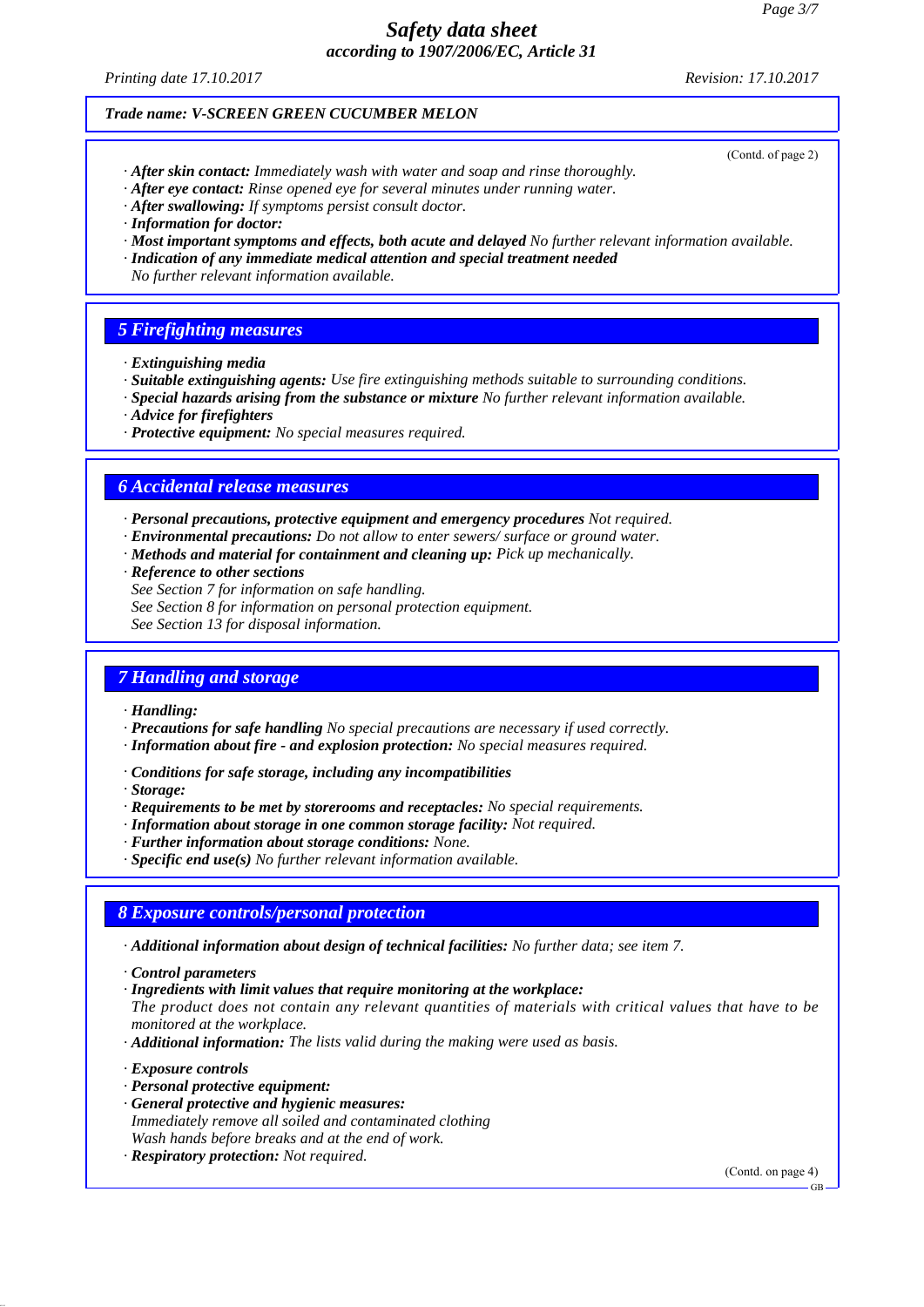*Printing date 17.10.2017 Revision: 17.10.2017*

(Contd. of page 3)

#### *Trade name: V-SCREEN GREEN CUCUMBER MELON*

*· Protection of hands:*



*Protective gloves*

*The glove material has to be impermeable and resistant to the product/ the substance/ the preparation. Due to missing tests no recommendation to the glove material can be given for the product/ the preparation/ the chemical mixture.*

*Selection of the glove material on consideration of the penetration times, rates of diffusion and the degradation*

*· Material of gloves*

*The selection of the suitable gloves does not only depend on the material, but also on further marks of quality and varies from manufacturer to manufacturer. As the product is a preparation of several substances, the resistance of the glove material can not be calculated in advance and has therefore to be checked prior to the application.*

*· Penetration time of glove material*

*The exact break through time has to be found out by the manufacturer of the protective gloves and has to be observed.*

*· Eye protection: Not required.*

| · Information on basic physical and chemical properties   |                                               |
|-----------------------------------------------------------|-----------------------------------------------|
| · General Information                                     |                                               |
| $\cdot$ Appearance:<br>Form:                              | Solid                                         |
| Colour:                                                   | Transparent                                   |
| $\cdot$ Odour:                                            | Floral                                        |
| · Odour threshold:                                        | Not determined.                               |
| $\cdot$ pH-value:                                         | Not applicable.                               |
| Change in condition                                       |                                               |
| Melting point/freezing point:                             | Undetermined.                                 |
| Initial boiling point and boiling range: $>100^{\circ}$ C |                                               |
| · Flash point:                                            | $>100^{\circ}C$                               |
| · Flammability (solid, gas):                              | Not determined.                               |
| · Ignition temperature:                                   |                                               |
| <b>Decomposition temperature:</b>                         | Not determined.                               |
| · Auto-ignition temperature:                              | Product is not selfigniting.                  |
| · Explosive properties:                                   | Product does not present an explosion hazard. |
| · Explosion limits:                                       |                                               |
| Lower:                                                    | Not determined.                               |
| <b>Upper:</b>                                             | Not determined.                               |
| · Vapour pressure:                                        | Not applicable.                               |
| $\cdot$ Density:                                          | Not determined.                               |
| · Relative density                                        | Not determined.                               |
| · Vapour density                                          | Not applicable.                               |
| $\cdot$ Evaporation rate                                  | Not applicable.                               |
| · Solubility in / Miscibility with                        |                                               |
| water:                                                    | Insoluble.                                    |

GB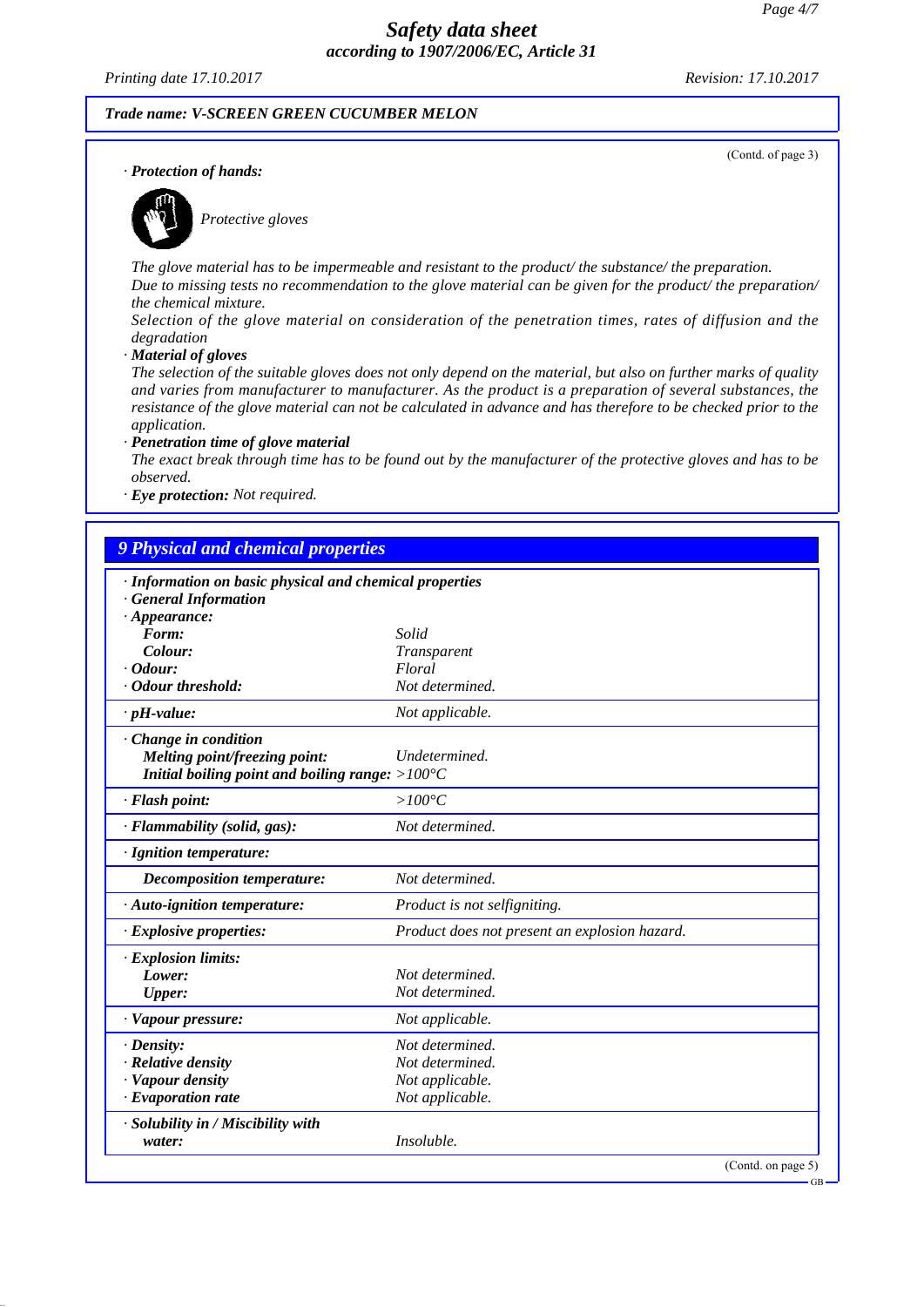*Printing date 17.10.2017 Revision: 17.10.2017*

#### *Trade name: V-SCREEN GREEN CUCUMBER MELON*

|                                                           |                                                     | (Cond. of page 4) |
|-----------------------------------------------------------|-----------------------------------------------------|-------------------|
| · Partition coefficient: n-octanol/water: Not determined. |                                                     |                   |
| $\cdot$ Viscosity:<br>Dynamic:<br>Kinematic:              | Not applicable.                                     |                   |
| · Solvent content:                                        | Not applicable.                                     |                   |
| Solids content:<br>$\cdot$ Other information              | 85.4%<br>No further relevant information available. |                   |

## *10 Stability and reactivity*

*· Reactivity No further relevant information available.*

*· Chemical stability*

*· Thermal decomposition / conditions to be avoided: No decomposition if used according to specifications.*

*· Possibility of hazardous reactions No dangerous reactions known.*

*· Conditions to avoid No further relevant information available.*

*· Incompatible materials: No further relevant information available.*

*· Hazardous decomposition products: No dangerous decomposition products known.*

## *11 Toxicological information*

*· Information on toxicological effects*

*· Acute toxicity Based on available data, the classification criteria are not met.*

*· LD/LC50 values relevant for classification:*

*103-23-1 bis(2-ethylhexyl) adipate*

*Oral LD50 9,110 mg/kg (rat)*

*Dermal LD50 8,410 mg/kg (rabbit)*

#### *120-51-4 Benzyl benzoate*

*Oral LD50 1,700 mg/kg (rat)*

*Dermal LD50 4,000 mg/kg (rabbit)*

*8000-48-4 Eucalyptus Oil (Eucalyptus Globulus Labille)*

*Oral LD50 2,480 mg/kg (rat)*

*Dermal LD50 2,480 mg/kg (rabbit)*

# *78-70-6 Linalool*

*Oral LD50 2,790 mg/kg (rat)*

*Dermal LD50 5,610 mg/kg (rabbit)*

*106-22-9 Citronellol*

*Oral LD50 3,450 mg/kg (rat)*

*Dermal LD50 2,650 mg/kg (rabbit)*

*· Primary irritant effect:*

*· Skin corrosion/irritation Based on available data, the classification criteria are not met.*

*· Serious eye damage/irritation Based on available data, the classification criteria are not met.*

*· Respiratory or skin sensitisation*

*May cause an allergic skin reaction.*

*· CMR effects (carcinogenity, mutagenicity and toxicity for reproduction)*

*· Germ cell mutagenicity Based on available data, the classification criteria are not met.*

*· Carcinogenicity Based on available data, the classification criteria are not met.*

*· Reproductive toxicity Based on available data, the classification criteria are not met.*

*· STOT-single exposure Based on available data, the classification criteria are not met.*

*· STOT-repeated exposure Based on available data, the classification criteria are not met.*

(Contd. on page 6)

GB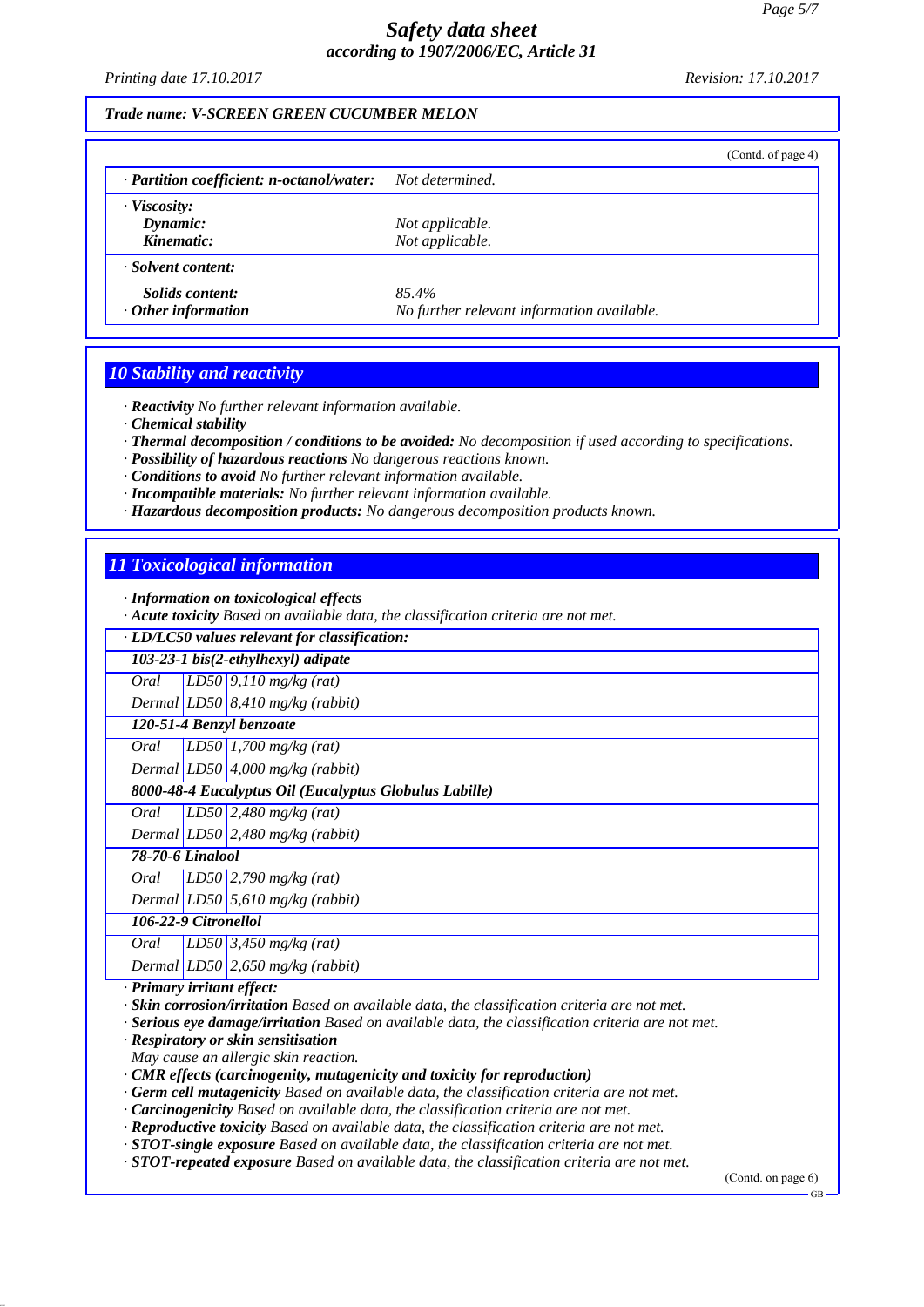*Printing date 17.10.2017 Revision: 17.10.2017*

#### *Trade name: V-SCREEN GREEN CUCUMBER MELON*

*· Aspiration hazard Based on available data, the classification criteria are not met.*

(Contd. of page 5)

# *12 Ecological information*

- *· Toxicity*
- *· Aquatic toxicity:*

*103-23-1 bis(2-ethylhexyl) adipate*

*EC50 0.66 mg/kg (daphnia)*

- *· Persistence and degradability No further relevant information available.*
- *· Behaviour in environmental systems:*
- *· Bioaccumulative potential No further relevant information available.*
- *· Mobility in soil No further relevant information available.*
- *· Additional ecological information:*
- *· General notes:*

*Water hazard class 2 (German Regulation) (Self-assessment): hazardous for water Do not allow product to reach ground water, water course or sewage system. Danger to drinking water if even small quantities leak into the ground.*

- *· Results of PBT and vPvB assessment*
- *· PBT: Not applicable.*
- *· vPvB: Not applicable.*
- *· Other adverse effects No further relevant information available.*

## *13 Disposal considerations*

#### *· Waste treatment methods*

- *· Recommendation Must not be disposed together with household garbage. Do not allow product to reach sewage system.*
- *· Uncleaned packaging:*
- *· Recommendation: Disposal must be made according to official regulations.*

| $\cdot$ UN-Number<br>· ADR, IMDG, IATA               | not regulated   |  |
|------------------------------------------------------|-----------------|--|
|                                                      |                 |  |
| $\cdot$ UN proper shipping name<br>· ADR, IMDG, IATA | not regulated   |  |
| $\cdot$ Transport hazard class(es)                   |                 |  |
| · ADR, IMDG, IATA                                    |                 |  |
| · Class                                              | not regulated   |  |
| · Packing group                                      |                 |  |
| · ADR, IMDG, IATA                                    | not regulated   |  |
| · Environmental hazards:                             | Not applicable. |  |
| · Special precautions for user                       | Not applicable. |  |
| · Transport in bulk according to Annex II of Marpol  |                 |  |
| and the IBC Code                                     | Not applicable. |  |

(Contd. on page 7)

GB